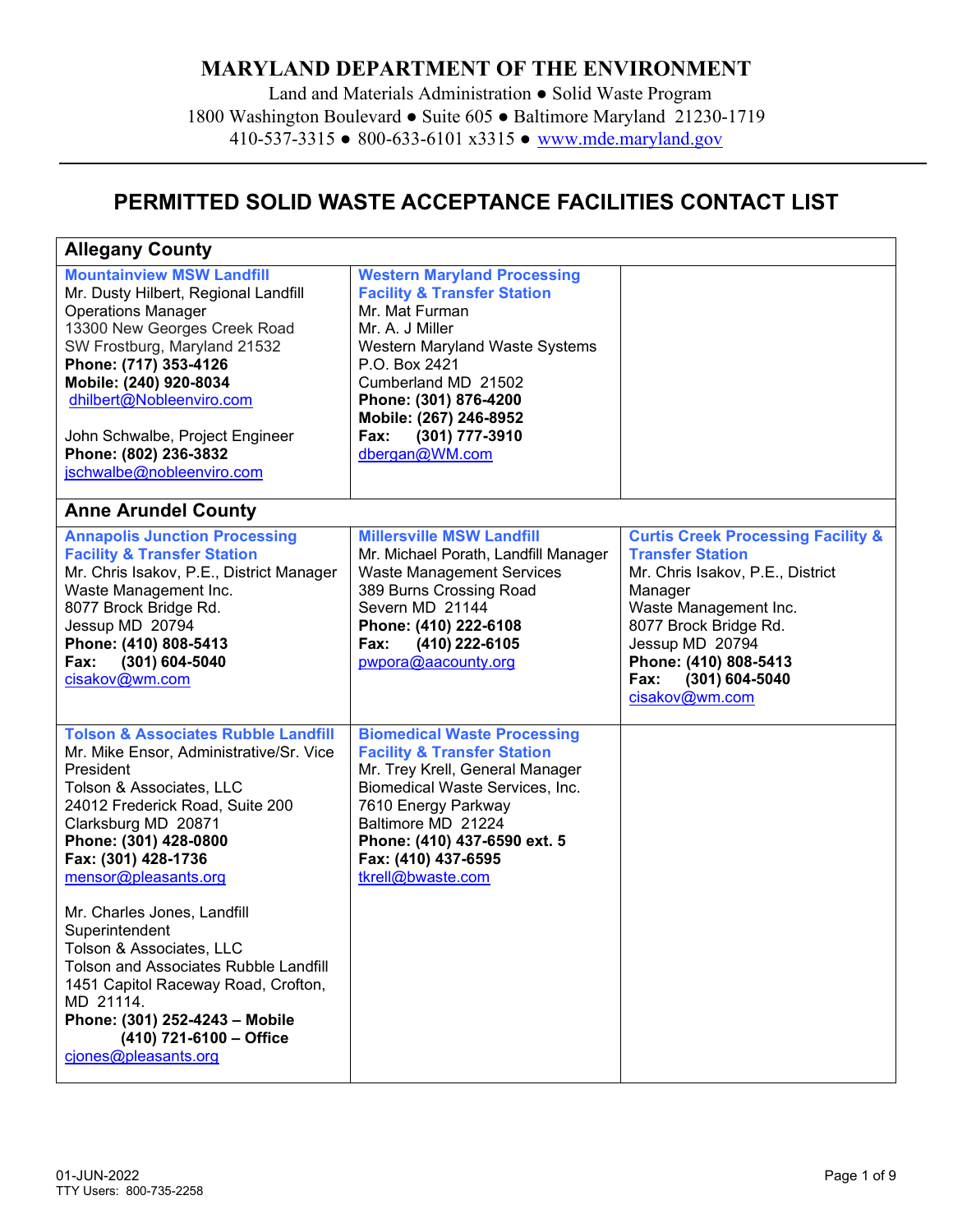| <b>Baltimore City</b>                                                                                                                                                                                                                                                                                                                                                                                                                                                                                                                                    |                                                                                                                                                                                                                                                                                                                          |                                                                                                                                                                                                                                                                                                                                                                                                                                                                           |
|----------------------------------------------------------------------------------------------------------------------------------------------------------------------------------------------------------------------------------------------------------------------------------------------------------------------------------------------------------------------------------------------------------------------------------------------------------------------------------------------------------------------------------------------------------|--------------------------------------------------------------------------------------------------------------------------------------------------------------------------------------------------------------------------------------------------------------------------------------------------------------------------|---------------------------------------------------------------------------------------------------------------------------------------------------------------------------------------------------------------------------------------------------------------------------------------------------------------------------------------------------------------------------------------------------------------------------------------------------------------------------|
| <b>Baltimore Processing Facility &amp;</b><br><b>Transfer Center</b><br>Mr. David Smith, Environmental<br>Manager<br>Republic Services, Inc.<br>5800 Chemical Road<br>Baltimore MD 21226<br>Phone: (410) 285-7665<br>(410) 354-0962<br>Fax:<br>dsmith5@republicservices.com                                                                                                                                                                                                                                                                              | L & J Processing Facility<br>Mr. Lenzie Johnson<br>L&J Waste Recycling, LLC<br>P.O. Box 33447<br>Baltimore MD 21218<br>222 North Calverton Road<br>Baltimore MD 21223<br>Phone: (410) 365-1772<br>Fax:<br>(410) 566-2323<br>lenzie@ljpfc.com<br>Mr. Bernie Bigham, Facility's<br>Consultant<br>bernardbigham@comcast.net | <b>Baltimore Recycling Center</b><br><b>Processing Facility &amp; Transfer</b><br><b>Station</b><br>Mr. Jack Haden, President<br><b>Baltimore Recycling Center, LLC</b><br>1030 Edison Highway<br>Baltimore MD 21213<br>Phone: (410) 534-2990 (scale<br>office)<br>(443) 250-5438 (cell)<br>(410) 391-8729<br>Fax:<br>jhaden2013@gmail.com                                                                                                                                |
| <b>Quarantine Road MSW Landfill</b><br><b>Northwest Transfer Station</b><br>Mr. John Chalmers, Bureau Head<br><b>Bureau of Solid Waste</b><br><b>Baltimore City Department of Public</b><br>Works<br>200 N. Holliday Street<br>Baltimore MD 21202<br>Phone: (410) 396-3772 (LF)<br>(410) 396-5134 (Office)<br>(410) 354-6146<br>Fax:<br>John.Chalmers@baltimorecity.gov<br>Mr. Stephen Blake, Acting Chief<br>Solid Waste Disposal Services<br>6100 Quarantine Road, Curtis Bay, MD<br>21226<br>Phone: (410) 746-8111<br>Stephen.blake@baltimorecity.gov | <b>Baltimore Regional Medical</b><br><b>Waste Incinerator</b><br>Mr. Kenneth Jackson<br><b>Director of Operations</b><br><b>Curtis Bay Energy</b><br>3200 Hawkins Point Road<br>Baltimore MD 21226<br>Phone: (443) 692-2300<br>(443) 827-3041<br>Cell:<br>(410) 354-3591<br>Fax:<br>kjackson@curtisbayenergy.com         | <b>Southwest Resource Recovery</b><br><b>Facility (Wheellabrator Baltimore)</b><br>Mr. Bradley Keller, Manager<br><b>Environmental Compliance</b><br>Phone: (410) 234-0808 X219<br>Cell:<br>(717) 648-4131<br>bkeller@win-waste.com<br>Mr. Austin Pritchard,<br><b>Plant Manager</b><br>Wheelabrator Baltimore, L.P.<br>1801 Annapolis Road<br>Baltimore MD 21230<br>Phone: (410) 234-0808<br>Cell:<br>(267) 228-4714<br>Fax:<br>(410) 685-8571<br>apritcha@wtienergy.com |
| <b>Daniels Sharpsmart Special Medical</b><br><b>Waste Processing Facility and</b><br><b>Transfer Station</b><br>Mr. Kyle Little, Compliance Manager<br>Daniels Sharpsmart, Inc.<br>6611 Chandlery St.<br>Baltimore MD 21224<br>Phone: (410) 633-0430<br>(312) 285-9087<br>(312) 873-4031<br>Fax:<br>klittle@danielshealth.com                                                                                                                                                                                                                            | <b>Stericycle Special Medical Waste</b><br><b>Processing Facility &amp; Transfer</b><br><b>Station</b><br>Mr. William Nolton, Area Manager<br>Stericycle, Inc.<br>5901 Chemical Road<br>Baltimore MD 21226<br>Phone: (401) 769-5801 ext. 13<br>(401) 641-5878 (cell)<br>(888) 548-0524<br>Fax:<br>wnolton@stericycle.com | <b>Hawkins Point Plant Industrial</b><br><b>Waste Landfill</b><br>Mr. Paul Morris<br><b>Project Manager</b><br><b>Hawkins Point Plant</b><br>3901 Fort Armistead Road<br>Baltimore MD 21226<br>Phone: (410) 354-7707<br>Cell: (410) 952-8926<br>Fax:<br>(410) 354-7956<br>paul.morris@tronox.com                                                                                                                                                                          |
| <b>W.R. Grace Industrial Landfill</b><br>Mr. Kurt Krammer<br><b>Environmental Engineer</b><br><b>Grace Division</b><br>5500 Chemical Road<br>Baltimore MD 21226<br>Phone: (410) 354-8934<br>(410) 354-6650<br>Fax:<br>kurt.krammer@grace.com                                                                                                                                                                                                                                                                                                             | <b>Fort Armistead Road-Lot 15</b><br><b>Industrial Waste Landfill</b><br>Mr. Edwin Much<br>Environmental Director, PJM Region<br>Raven Power. 100 Constellation<br>Way, Suite 1700P<br>Baltimore MD 21202<br>Phone: (410) 787-5423<br>Mobile: (410) 375-6722<br>(410) 787-5160<br>Fax:<br>edwin.much@talenenergy.com     | Mr. Matt Young, Landfill Operations<br>Manager - Charah<br>Phone: (502) 303-6739<br>myoung@charah.com                                                                                                                                                                                                                                                                                                                                                                     |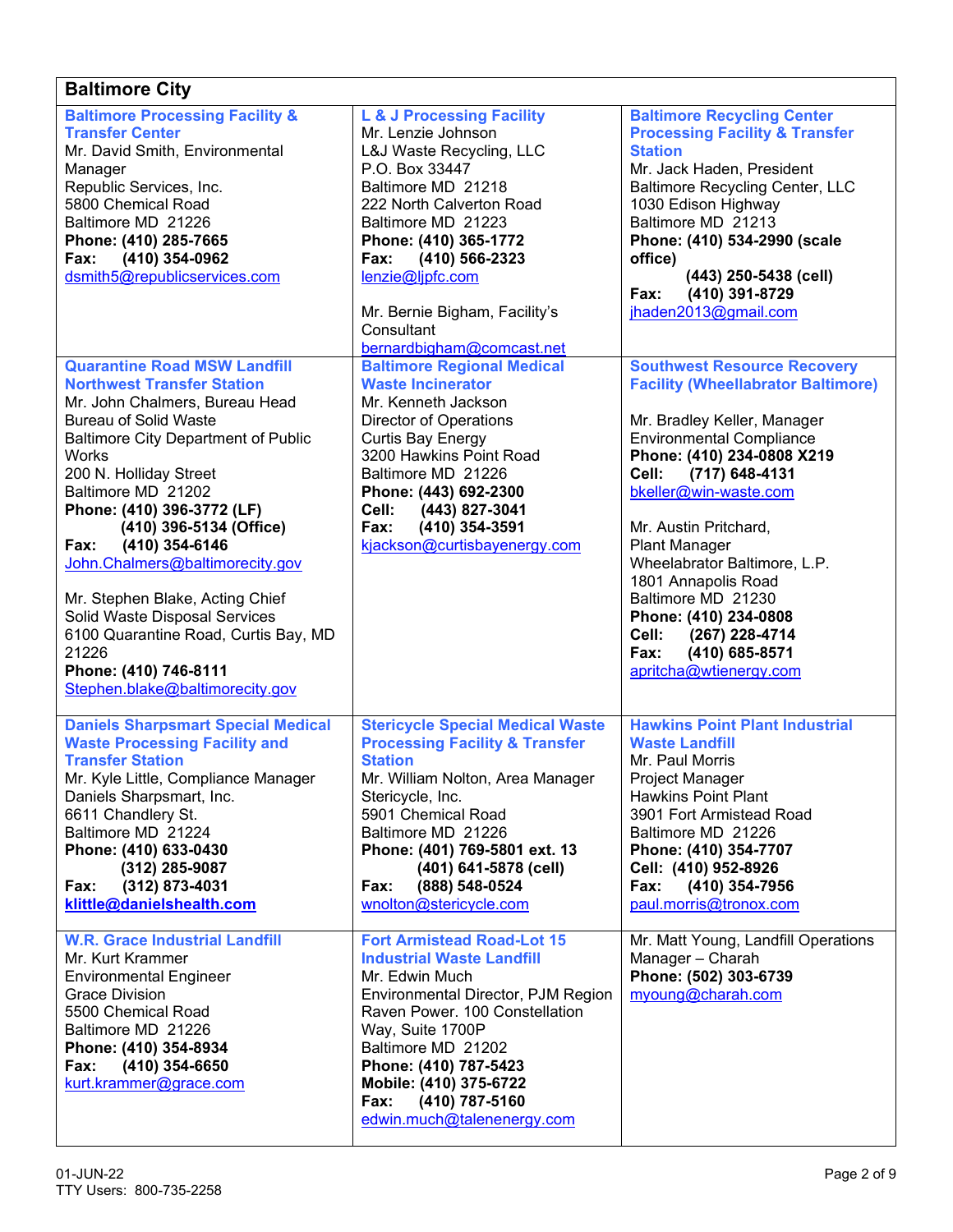| <b>Baltimore County</b>                     |                                         |                                         |                                                              |  |
|---------------------------------------------|-----------------------------------------|-----------------------------------------|--------------------------------------------------------------|--|
| <b>Central Acceptance Facility</b>          | <b>Honeygo Run Rubble Landfill</b>      |                                         | <b>Days Cove Rubble Landfill</b>                             |  |
| <b>Processing Facility &amp; Transfer</b>   | Mr. David Smith, Environmental          |                                         | Mr. Darren Hunt, Director of                                 |  |
| <b>Station</b>                              | Manager                                 |                                         | Operations                                                   |  |
| Mr. Cory Daviau, PE, Acting Chief           | Honeygo Run Reclamation Center,         |                                         | Days Cove Reclamation Company                                |  |
| <b>Bureau of Solid Waste Management</b>     | Inc.                                    |                                         | 6425 Days Cove Road                                          |  |
| County Office Building - Room 225           | 10710 Philadelphia Road                 |                                         | White Marsh MD 21162                                         |  |
| 111 West Chesapeake Avenue                  | Perry Hall MD 21128                     |                                         | Phone: (410) 335-3778                                        |  |
| Towson MD 21204-4603                        | Phone: (410) 335-9500 (LF)              |                                         | (410) 335-4168<br>Fax:                                       |  |
| Phone: (410) 887-2174                       | (410) 285-7665                          |                                         | dhunt@dayscove.com                                           |  |
| (410) 887-2931<br>Fax:                      |                                         | (410) 370-6895 (cell)                   |                                                              |  |
| cdaviau@baltimorecountymd.gov               | (410) 335-1743<br>Fax:                  |                                         |                                                              |  |
|                                             | dsmith5@republicservices.com            |                                         |                                                              |  |
| <b>Recovermat Mid-Atlantic, LLC</b>         | <b>Eastern MSW Landfill</b>             |                                         | <b>Western Acceptance Facility</b>                           |  |
| <b>Processing Facility</b>                  | <b>Eastern Transfer Station</b>         |                                         | <b>Transfer Station</b>                                      |  |
| Mr. Paul Tharp, Information Manager         | Mr. Cory Daviau, PE, Acting Chief       |                                         | Mr. Cory Daviau, PE, Acting Chief                            |  |
| Recovermat Mid-Atlantic L.L.C.              |                                         | <b>Bureau of Solid Waste Management</b> | <b>Bureau of Solid Waste Management</b>                      |  |
| 2202 Halethorpe Farms Road                  | County Office Building - Room 225       |                                         | County Office Building - Room 225                            |  |
| Baltimore MD 21227                          | 111 West Chesapeake Avenue              |                                         | 111 West Chesapeake Avenue                                   |  |
| Phone: (301) 773-1266 ext. 156              | Towson MD 21204-4603                    |                                         | Towson MD 21204-4603                                         |  |
| (410) 247-9680                              | Phone: (410) 887-2174                   |                                         | Phone: (410) 887-2174                                        |  |
| (410) 242-5938<br>Fax:                      | (410) 887-2931<br>Fax:                  |                                         | (410) 887-2931<br>Fax:                                       |  |
| ptharp@jsmith-sons.com                      | cdaviau@baltimorecountymd.gov           |                                         | cdaviau@baltimorecountymd.gov                                |  |
|                                             |                                         |                                         |                                                              |  |
| <b>Calvert County</b>                       |                                         |                                         |                                                              |  |
| <b>Appeal MSW Landfill</b>                  | <b>Calvert County Transfer Station</b>  |                                         | <b>Hance Land Clearing Debris</b>                            |  |
| Ms. Heather Maggard, Acting Chief           | <b>Garnet of Maryland, Inc.</b>         |                                         | Landfill                                                     |  |
| Solid Waste & Recycling Division            | (dba Waste Management)                  |                                         | Ms. Tracy L. Hance                                           |  |
| 401 Sweetwater Road                         | Mr. Paul Gibson                         |                                         | Thomas L. Hance, Inc.                                        |  |
| P.O. Box 1330                               | Site Manager                            |                                         | 2155 Solomons Island Road - South                            |  |
| Lusby MD 20657                              | Waste Management                        |                                         | Prince Frederick MD 20678                                    |  |
| Phone: (410) 326-0210 ext. 8377             | 401 Sweetwater Road                     |                                         | Phone: (410) 586-0383                                        |  |
| (410) 586-9461<br>Fax:                      | Lusby MD 20657                          |                                         | (410) 586-2772<br>Fax:                                       |  |
| Heather.Maggard@calvertcountymd.gov         | Phone: (844) 279-2503                   |                                         | tracyatherton@tlhanceinc.com                                 |  |
|                                             | (877) 272-8040<br>Fax:                  |                                         |                                                              |  |
| Mr. James Ritter, Deputy Director           | pgibson2@wm.com                         |                                         |                                                              |  |
| <b>Enterprise Fund Operations</b>           |                                         |                                         |                                                              |  |
| <b>Calvert County Public Works</b>          |                                         |                                         |                                                              |  |
| 100 Skipjack Rd. Building B                 |                                         |                                         |                                                              |  |
| Prince Frederick, MD 20678                  |                                         |                                         |                                                              |  |
| Phone: 410-535-2204                         |                                         |                                         |                                                              |  |
| jamesritter@calvertcountymd.gov             |                                         |                                         |                                                              |  |
|                                             |                                         |                                         |                                                              |  |
| <b>Howlin Land Clearing Debris Landfill</b> |                                         |                                         | <b>Southern Maryland Recycling &amp; Processing Facility</b> |  |
| Mr. David A. Ford III, Agent                | Mr. Melvin Pfannenstein General Manager |                                         |                                                              |  |
| Howlin Construction Co., Inc.               | <b>BFI Waste Services, LLC</b>          |                                         |                                                              |  |
| 10085 Dunkirk Way, Suite 203                | P.O. Box 9                              |                                         |                                                              |  |
| Dunkirk MD 20754                            | 7659 Binnacle Lane                      |                                         |                                                              |  |
| Phone: (410) 257-3161                       | Owings MD 20736                         |                                         |                                                              |  |
| (410) 257-1839<br>Fax:                      |                                         |                                         |                                                              |  |
| dford@ebhowlin.com                          | Phone: (301) 324-3443<br>(301) 324-7757 |                                         |                                                              |  |
|                                             | (301) 808-8857<br>Fax:                  |                                         |                                                              |  |
|                                             |                                         |                                         | Mpfannenstein@republicservices.com                           |  |
|                                             |                                         |                                         |                                                              |  |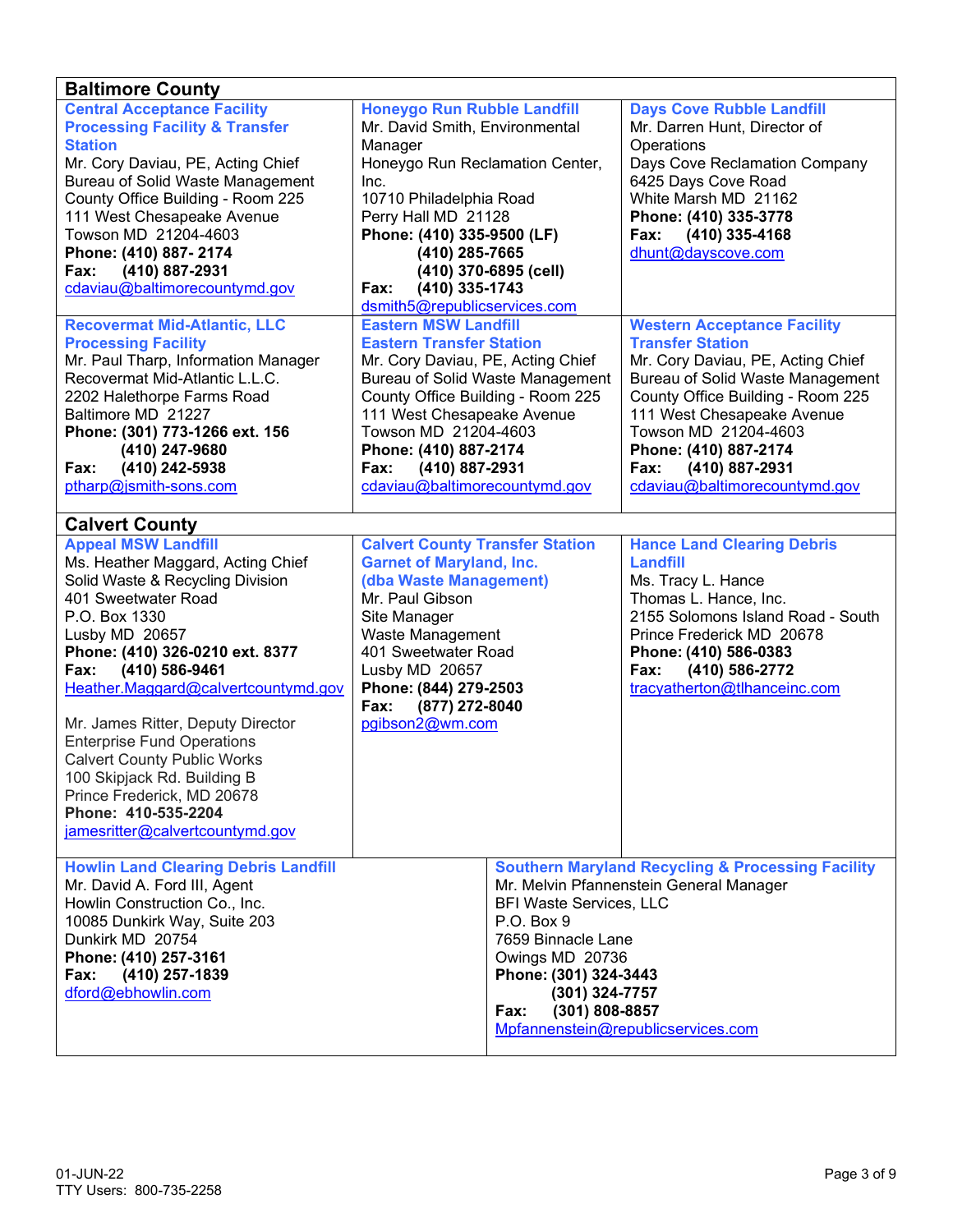| <b>Caroline County</b><br><b>Midshore II Regional MSW Landfill</b><br>Mr. Eric Frase, Landfill Manager<br><b>Maryland Environmental Service</b><br>12236 River Road<br>Ridgely MD 21660<br>Phone: (410) 634-9304 (office)<br>Phone: (410) 820-8383 (Mobile)<br>Fax: (410) 634-9306<br>efras@menv.com<br><b>Carroll County</b><br><b>Northern MSW Landfill</b>                 | <b>Midshore II Regional MSW</b><br>Landfill<br>Mr. Gary Lasako, Senior Project<br>Manager<br><b>Maryland Environmental Services</b><br>(MES)<br>Phone: (443) 871-6333 (Mobile)<br>glasako@menv.com |                                                                                                                                                                        | <b>Roll-Off Express C &amp; D Waste Processing Facility</b>                                                                                                                                                                                                                                                                                        |  |
|-------------------------------------------------------------------------------------------------------------------------------------------------------------------------------------------------------------------------------------------------------------------------------------------------------------------------------------------------------------------------------|----------------------------------------------------------------------------------------------------------------------------------------------------------------------------------------------------|------------------------------------------------------------------------------------------------------------------------------------------------------------------------|----------------------------------------------------------------------------------------------------------------------------------------------------------------------------------------------------------------------------------------------------------------------------------------------------------------------------------------------------|--|
| <b>Northern Processing &amp; Transfer Station</b><br>Mr. Stephen Blake, Bureau Chief<br><b>Bureau of Solid Waste</b><br>225 North Center Street, Room 200<br>Westminster MD 21157-5194<br>Phone: (410) 386-2520<br>(410) 840-8279<br>Fax:<br>sblake@carrollcountymd.gov<br>Mr. DeWight Amoss, Landfill Manager<br>Phone: (410) 386-4550<br>damoss@carrollcountymd.gov         |                                                                                                                                                                                                    | Mr. Dave Kelleher, Site Manager<br>Roll-Off Express, Inc.<br>2900 Dede Road<br>Finksburg MD 21048<br>Phone: (410) 526-3535<br>(443) 250-4753<br>(410) 526-6998<br>Fax: | david.kelleher@wasteconnections.com                                                                                                                                                                                                                                                                                                                |  |
| <b>Cecil County</b>                                                                                                                                                                                                                                                                                                                                                           |                                                                                                                                                                                                    |                                                                                                                                                                        |                                                                                                                                                                                                                                                                                                                                                    |  |
| <b>Cecil County Central MSW Landfill</b><br><b>Stemmers Run Transfer Station</b><br><b>Woodlawn Transfer Station</b><br>Mr. David Horne, Chief<br>Solid Waste Management Division<br>Cecil County Department of Public<br><b>Works</b><br>758 East Old Philadelphia Road<br>Elkton MD 21921<br>Phone: (410) 996-6275 ext. 16100<br>(410) 287-4608<br>Fax:<br>dhorne@ccgov.org | <b>Cecil County Central MSW Landfill</b><br><b>Stemmers Run Transfer Station</b><br><b>Woodlawn Transfer Station</b><br>Ms. Tanya Adams<br>Phone: (410) 996-6275 ext. 16102<br>tadams@ccgov.org    |                                                                                                                                                                        | <b>Cecil County Central MSW Landfill</b><br>Ms. Jeanine Kazongo, Landfill<br><b>Operations Manager</b><br>Phone: (410) 996-6275<br>jkazongo@ccgov.org                                                                                                                                                                                              |  |
| <b>Charles County</b>                                                                                                                                                                                                                                                                                                                                                         |                                                                                                                                                                                                    |                                                                                                                                                                        |                                                                                                                                                                                                                                                                                                                                                    |  |
| <b>Charles County No. 2 MSW Landfill</b><br>Ms. Frances Sherman, Chief<br><b>Environmental Resources Division</b><br><b>Charles County Public Works</b><br>1001 Radio Station Road<br>La Plata MD 20646<br>Phone: (301) 932-3569<br>(301) 932-3579<br>Fax:<br>shermanf@charlescountymd.gov                                                                                    | <b>Charles County No. 2 MSW</b><br><b>Landfill</b><br>Mr. Jorge Thompson,<br><b>Landfill Operations Manager</b><br>12305 Billingsley Road<br>Waldorf, MD 20602<br>Phone: (240) 687-8631            |                                                                                                                                                                        | <b>Indian Head NSWC Incinerator</b><br>Mr. Jeffrey C. Bossart<br>Director of Environmental Division<br>Department of the Navy - Indian Head<br><b>Division</b><br>NAVFAC Washington, PWD South<br>Potomac<br>3972 Ward Road, Suite 101<br>Indian Head MD 20640-5035<br>Phone: (301) 744-4705<br>Fax:<br>(301) 744-4180<br>jeffrey.bossart@navy.mil |  |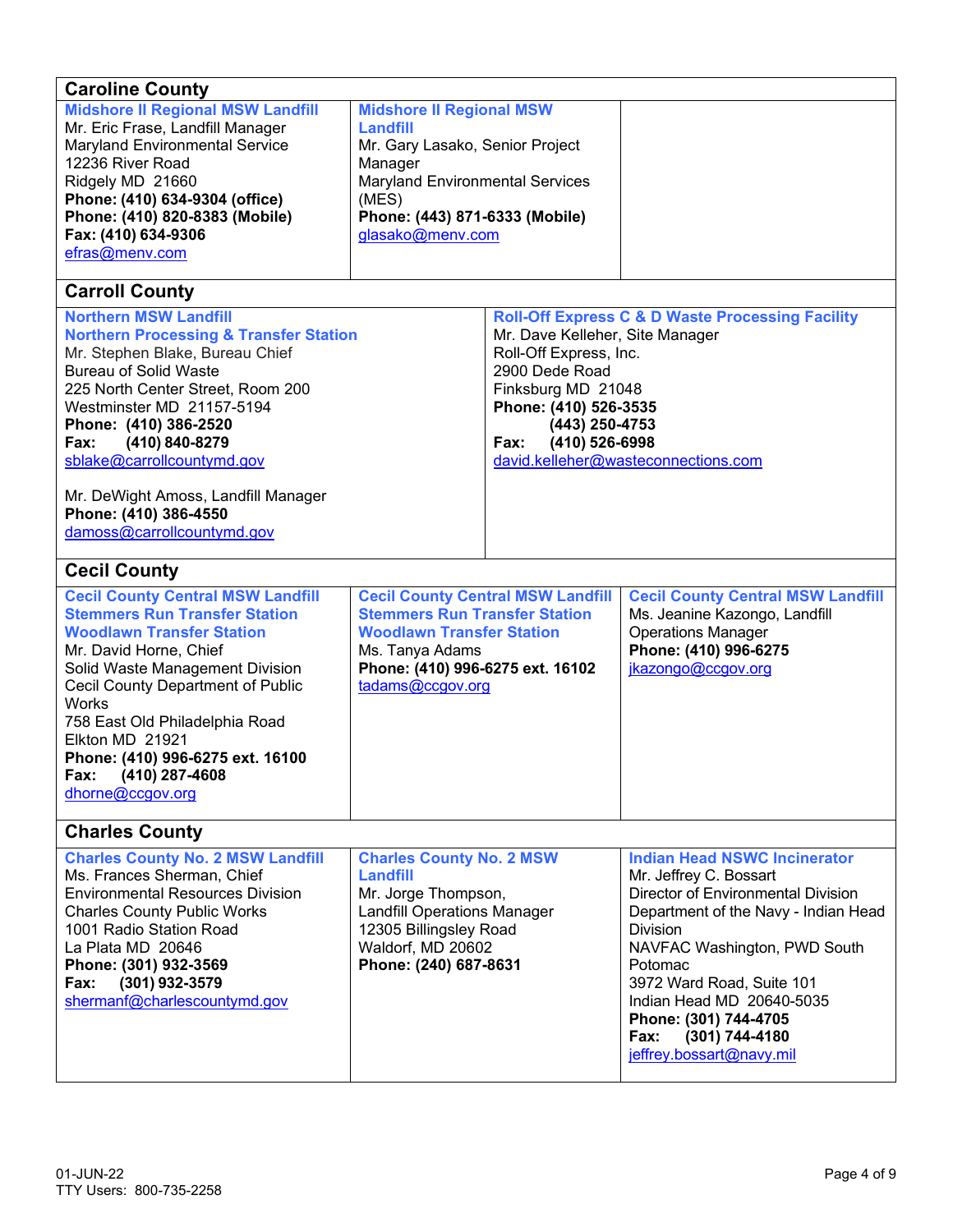| <b>Dorchester County</b>                                                                                                                                                                                                                                                                                               |                                                                                                                                                                                                                                                                                                                                                                                           |                                                                                                                                                                                                |                                                                                                                                                                                                                                                           |  |
|------------------------------------------------------------------------------------------------------------------------------------------------------------------------------------------------------------------------------------------------------------------------------------------------------------------------|-------------------------------------------------------------------------------------------------------------------------------------------------------------------------------------------------------------------------------------------------------------------------------------------------------------------------------------------------------------------------------------------|------------------------------------------------------------------------------------------------------------------------------------------------------------------------------------------------|-----------------------------------------------------------------------------------------------------------------------------------------------------------------------------------------------------------------------------------------------------------|--|
| <b>Beulah MSW Landfill</b><br>Mr. Paul Simpkins,<br><b>Landfill Division Manager</b><br>6815 East New Market Ellwood Rd.<br>Hurlock, MD 21643<br>Phone: (410) 943-1700<br>(410) 943-1092<br>cell:<br>(443) 477-3279<br>Fax: (410) 228-9516<br>psimpkins@docogonet.com                                                  |                                                                                                                                                                                                                                                                                                                                                                                           |                                                                                                                                                                                                |                                                                                                                                                                                                                                                           |  |
| <b>Frederick County</b>                                                                                                                                                                                                                                                                                                |                                                                                                                                                                                                                                                                                                                                                                                           |                                                                                                                                                                                                |                                                                                                                                                                                                                                                           |  |
| <b>Site B Solid Waste Processing</b><br><b>Facility &amp; Transfer Station</b><br>Mr. Phillip Harris, Superintendent<br>Department of Solid Waste<br>Management<br>9031 Reichs Ford Road<br>Frederick MD 21704<br>Phone: (301) 600-1848<br>(301) 600-3044<br>Fax:<br>pharris@frederickcountymd.gov                     | <b>Fort Detrick MSW Landfill</b><br>Mr. John Greene<br>Solid Waste Management<br>Supervisor<br><b>DPW Environmental Management</b><br><b>Division</b><br>U.S. Army Garrison - Fort Detrick<br>210 Beasley Drive<br>Fort Detrick MD 21701-5035<br>Phone: (301) 619-2323<br>Fax:<br>(301) 619-2749<br>john.j.greene44.civ@mail.mil<br>Ms. Jennifer Adkins<br>jennifer.s.adkins.civ@mail.mil |                                                                                                                                                                                                | <b>Essroc CKD Industrial Waste</b><br><b>Landfill</b><br>Ms. Jane Patarcity<br>Senior Environmental Manager<br>Lehigh<br>600 River Avenue, Suite 200<br>Pittsburgh PA 15212<br>Phone: (412) 208-8813<br>(412) 208-8803<br>Fax:<br>Jane.Patarcity@trmi.biz |  |
| <b>Garrett County</b>                                                                                                                                                                                                                                                                                                  |                                                                                                                                                                                                                                                                                                                                                                                           |                                                                                                                                                                                                |                                                                                                                                                                                                                                                           |  |
| <b>Garrett County Solid Waste Disposal &amp; Recycling</b><br><b>Facility</b><br>Mr. Patrick Knight, Manager<br>Department of Solid Waste & Recycling<br><b>Garrett County Government</b><br>313 East Alder Street<br>Oakland MD 21550<br>Phone: (301) 387-0322<br>(301) 387-2224<br>Fax:<br>pknight@garrettcounty.org |                                                                                                                                                                                                                                                                                                                                                                                           |                                                                                                                                                                                                |                                                                                                                                                                                                                                                           |  |
| <b>Harford County</b>                                                                                                                                                                                                                                                                                                  |                                                                                                                                                                                                                                                                                                                                                                                           |                                                                                                                                                                                                |                                                                                                                                                                                                                                                           |  |
| <b>Auston Processing Facility &amp; Transfer Station</b><br>Ms. Dawn Perry<br>Auston Contracting, Inc.<br>1202 Pauls Lane<br>Joppa MD 21085-3401<br>Phone: (410) 335-1016<br>Fax: (410) 671-6130<br>auston1@verizon.net                                                                                                |                                                                                                                                                                                                                                                                                                                                                                                           | <b>Harford Waste Disposal Center</b><br>Maryland Environmental Service<br>3135 Scarboro Road<br>Street MD 21154-1806<br>Phone: (240) 319-5623<br>(410) 638-4019<br>Fax:<br>dgostomski@menv.com | Mr. David Gostomski, Project Manager                                                                                                                                                                                                                      |  |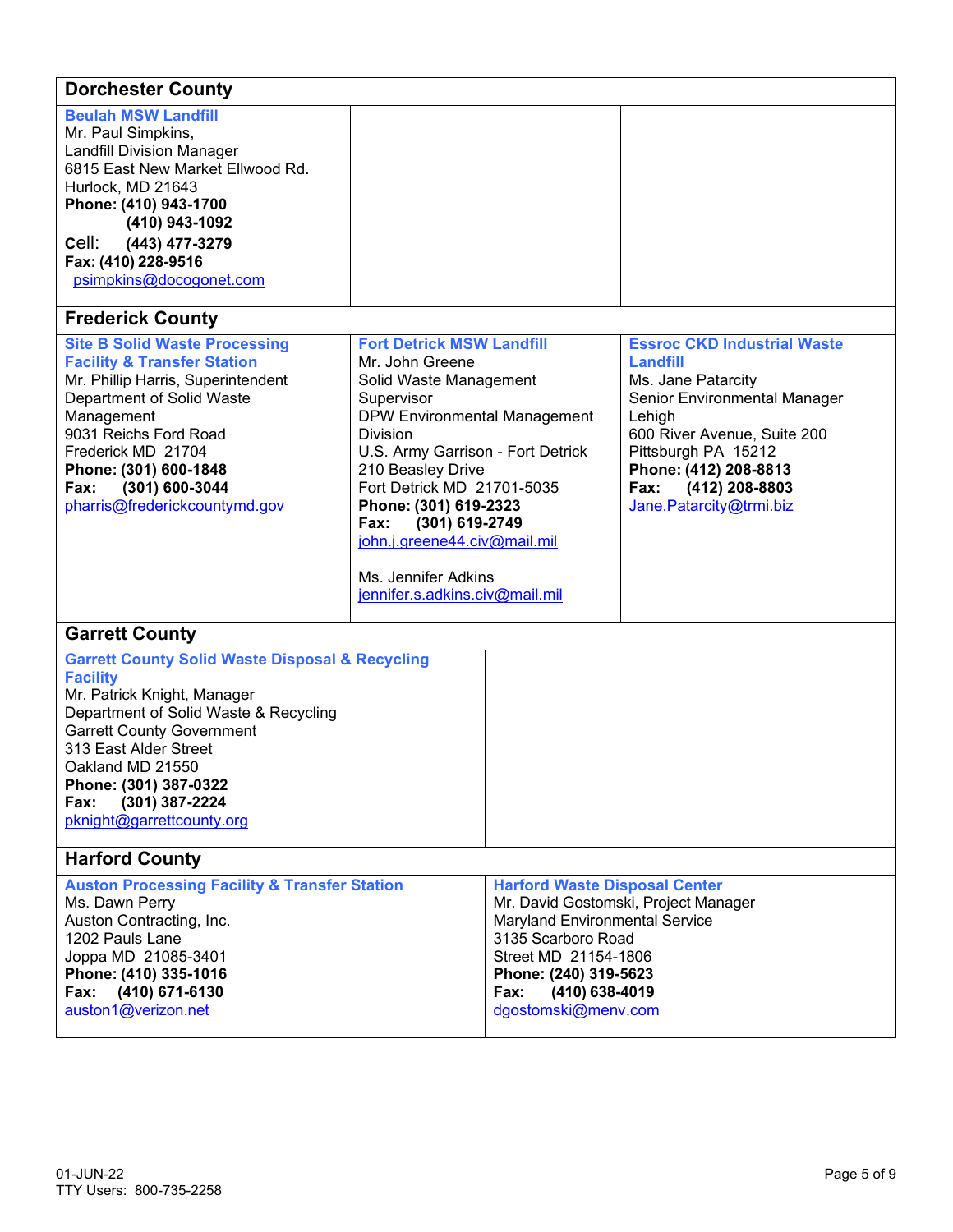## **Howard County**

| <b>Alpha Ridge MSW Landfill</b><br><b>Alpha Ridge Processing Facility &amp;</b><br><b>Transfer Station</b><br>Mr. Jeff Dannis, Operations Division<br>Chief<br>Howard Co. Department of Public Works<br>9801 Broken Land Parkway | <b>Workplace Essentials Transfer</b><br><b>Station</b><br>Mr. Paul B. Smith, VP of Operations<br><b>Workplace Essentials</b><br>13 Linnell Circle<br>Billerica MA 01821<br>Phone: (410) 353-5212 | <b>Ameriwaste Processing Facility &amp;</b><br><b>Transfer Station</b><br>Mr. Chris Isakov, P.E., District<br>Manager<br>Waste Management Inc.<br>8077 Brock Bridge Rd.<br>Jessup MD 20794 |
|----------------------------------------------------------------------------------------------------------------------------------------------------------------------------------------------------------------------------------|--------------------------------------------------------------------------------------------------------------------------------------------------------------------------------------------------|--------------------------------------------------------------------------------------------------------------------------------------------------------------------------------------------|
| Columbia MD 21046                                                                                                                                                                                                                |                                                                                                                                                                                                  | Phone: (410) 808-5413                                                                                                                                                                      |
|                                                                                                                                                                                                                                  | $(978) 528 - 5733$                                                                                                                                                                               |                                                                                                                                                                                            |
| Phone: (410) 313-6419                                                                                                                                                                                                            | (978) 528-5732<br>Fax:                                                                                                                                                                           | (301) 604-5040<br>Fax:                                                                                                                                                                     |
| (410) 313-6490<br>Fax:                                                                                                                                                                                                           | pbsmith@weservice.biz                                                                                                                                                                            | cisakov@wm.com                                                                                                                                                                             |
| jdannis@howardcountymd.gov                                                                                                                                                                                                       |                                                                                                                                                                                                  |                                                                                                                                                                                            |
|                                                                                                                                                                                                                                  |                                                                                                                                                                                                  |                                                                                                                                                                                            |
| Mr. Howard Hord, Landfill                                                                                                                                                                                                        |                                                                                                                                                                                                  |                                                                                                                                                                                            |
| Superintendent                                                                                                                                                                                                                   |                                                                                                                                                                                                  |                                                                                                                                                                                            |
| Phone: (410) 313-5418                                                                                                                                                                                                            |                                                                                                                                                                                                  |                                                                                                                                                                                            |
| hhord@howardcountymd.gov                                                                                                                                                                                                         |                                                                                                                                                                                                  |                                                                                                                                                                                            |
| <b>Montgomery County</b>                                                                                                                                                                                                         |                                                                                                                                                                                                  |                                                                                                                                                                                            |
| <b>Shady Grove Processing &amp; Transfer</b>                                                                                                                                                                                     | <b>C &amp; D Recovery Processing</b>                                                                                                                                                             | <b>GenOn, Westland Ash Landfill</b>                                                                                                                                                        |
| <b>Station</b>                                                                                                                                                                                                                   | <b>Facility</b>                                                                                                                                                                                  | Mr. James Spence                                                                                                                                                                           |
| <b>Montgomery County Site 2 Landfill</b>                                                                                                                                                                                         | Mr. Mike Ensor                                                                                                                                                                                   | Superintendent MD Ash,                                                                                                                                                                     |
| Mr. Willie Wainer, Division Chief                                                                                                                                                                                                | C & D Recovery, LLC                                                                                                                                                                              | 12620 Crain Highway                                                                                                                                                                        |
| <b>Montgomery County Government</b>                                                                                                                                                                                              | c/o Pleasants Development, Inc.                                                                                                                                                                  | Newburg, MD 20664                                                                                                                                                                          |
| Department of Environmental Protection                                                                                                                                                                                           | 24012 Frederick Road, Suite 200                                                                                                                                                                  | Phone: (301) 751-6269                                                                                                                                                                      |
| 101 Monroe Street, 6th Floor                                                                                                                                                                                                     | Clarksburg MD 20871                                                                                                                                                                              | james.spence@genon.com                                                                                                                                                                     |
| Rockville MD 20850                                                                                                                                                                                                               | Phone: (301) 428-0800                                                                                                                                                                            |                                                                                                                                                                                            |
| Phone: (240) 777-6402                                                                                                                                                                                                            | (301) 428-1736<br>Fax:                                                                                                                                                                           |                                                                                                                                                                                            |
| (240) 777-6466<br>Fax:                                                                                                                                                                                                           | mensor@pleasants.org                                                                                                                                                                             |                                                                                                                                                                                            |
| willie.wainer@montgomerycountymd.gov                                                                                                                                                                                             |                                                                                                                                                                                                  |                                                                                                                                                                                            |
|                                                                                                                                                                                                                                  |                                                                                                                                                                                                  |                                                                                                                                                                                            |
| James Delaney, Transfer Station                                                                                                                                                                                                  |                                                                                                                                                                                                  |                                                                                                                                                                                            |
| Manager                                                                                                                                                                                                                          |                                                                                                                                                                                                  |                                                                                                                                                                                            |
| Phone: (301) 691-9031                                                                                                                                                                                                            |                                                                                                                                                                                                  |                                                                                                                                                                                            |
| jdelaney@covanta.com                                                                                                                                                                                                             |                                                                                                                                                                                                  |                                                                                                                                                                                            |
|                                                                                                                                                                                                                                  |                                                                                                                                                                                                  |                                                                                                                                                                                            |
| <b>Montgomery County Resource</b>                                                                                                                                                                                                |                                                                                                                                                                                                  |                                                                                                                                                                                            |
| <b>Recovery Facility</b>                                                                                                                                                                                                         |                                                                                                                                                                                                  |                                                                                                                                                                                            |
| Ms. Dawn Harmon                                                                                                                                                                                                                  |                                                                                                                                                                                                  |                                                                                                                                                                                            |
| Covanta Montgomery, Inc.                                                                                                                                                                                                         |                                                                                                                                                                                                  |                                                                                                                                                                                            |
| 21204 Martinsburg Road                                                                                                                                                                                                           |                                                                                                                                                                                                  |                                                                                                                                                                                            |
| Dickerson MD 20842                                                                                                                                                                                                               |                                                                                                                                                                                                  |                                                                                                                                                                                            |
| Phone: (301) 691-9002                                                                                                                                                                                                            |                                                                                                                                                                                                  |                                                                                                                                                                                            |
| Fax:<br>$(301)$ 349-5309                                                                                                                                                                                                         |                                                                                                                                                                                                  |                                                                                                                                                                                            |
| dharmon@covanta.com                                                                                                                                                                                                              |                                                                                                                                                                                                  |                                                                                                                                                                                            |
|                                                                                                                                                                                                                                  |                                                                                                                                                                                                  |                                                                                                                                                                                            |
| Mr. Eli Golfer, Environmental                                                                                                                                                                                                    |                                                                                                                                                                                                  |                                                                                                                                                                                            |
| Coordinator                                                                                                                                                                                                                      |                                                                                                                                                                                                  |                                                                                                                                                                                            |
| Phone: (301) 691-9008                                                                                                                                                                                                            |                                                                                                                                                                                                  |                                                                                                                                                                                            |
| egolfer@covanta.com                                                                                                                                                                                                              |                                                                                                                                                                                                  |                                                                                                                                                                                            |
|                                                                                                                                                                                                                                  |                                                                                                                                                                                                  |                                                                                                                                                                                            |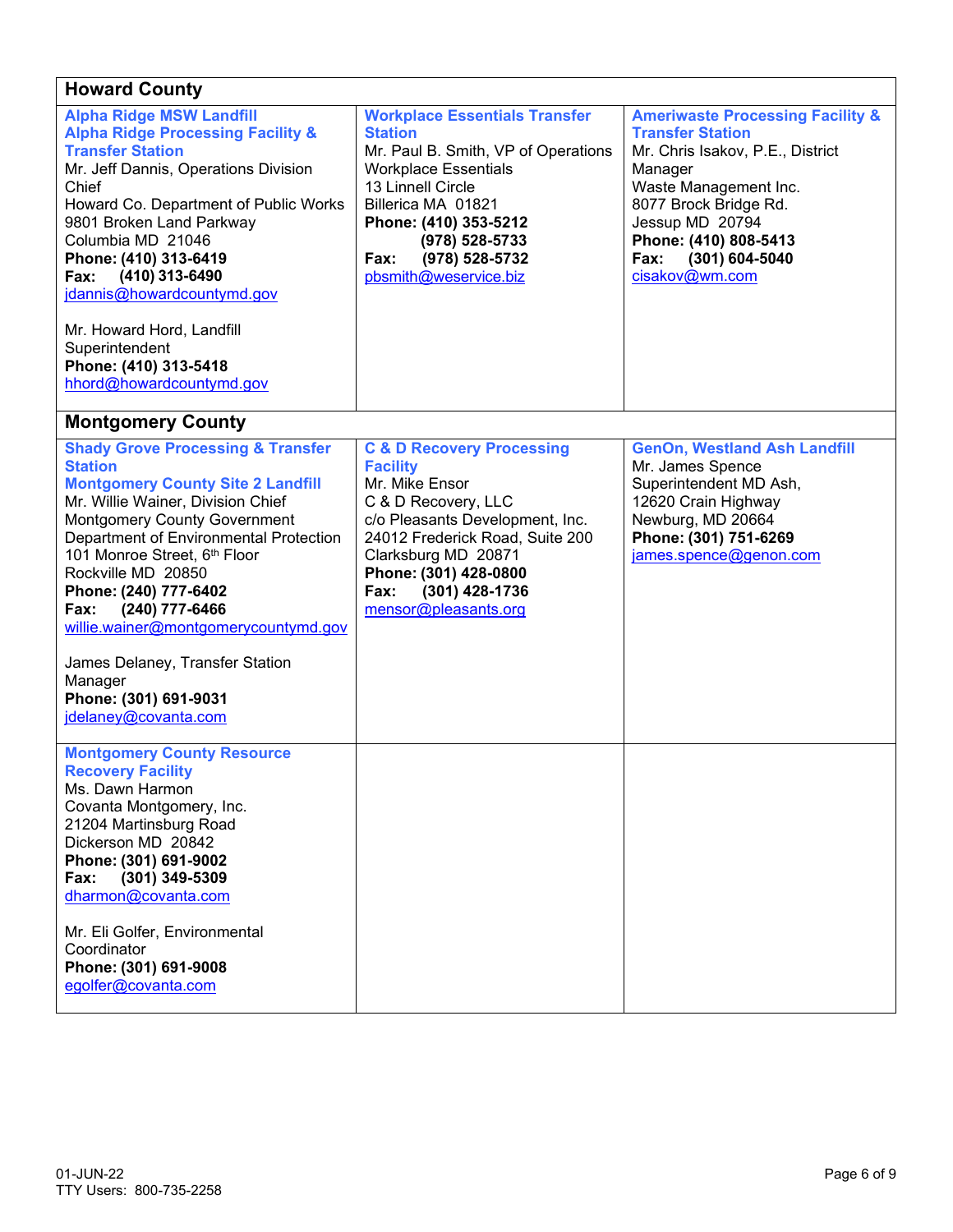| <b>Prince George's County</b>                                                                                                                                                                                                                                                                                                                                                                                                       |                                                                                                                                                                                                                                                                                                                                    |  |                                                                                                                                                                                                                                                                                                                                                                                                    |  |
|-------------------------------------------------------------------------------------------------------------------------------------------------------------------------------------------------------------------------------------------------------------------------------------------------------------------------------------------------------------------------------------------------------------------------------------|------------------------------------------------------------------------------------------------------------------------------------------------------------------------------------------------------------------------------------------------------------------------------------------------------------------------------------|--|----------------------------------------------------------------------------------------------------------------------------------------------------------------------------------------------------------------------------------------------------------------------------------------------------------------------------------------------------------------------------------------------------|--|
| <b>Sheriff Rd Processing &amp; Transfer</b><br><b>Station</b><br>Mr. Brent R. Dilts, President<br>Brandywine Enterprises, Inc.<br>5800 Sheriff Road<br>Fairmont Heights MD 20743<br>Phone: (301) 925-8100<br>Fax:<br>(301) 925-7826<br>bdilts@brandywineco.com<br>Ms. Logan Dilts-Cosgrove<br>Phone: (301) 925-8100<br>ldilts@brandywineco.com                                                                                      | <b>Westland Ash Landfill</b><br>Mr. James Spence,<br>Superintendent MD Ash,<br>12620 Crain Highway<br>Newburg, MD 20664<br>Phone: (301) 751-6269 (Mobile)<br>james.spence@genon.com                                                                                                                                                |  | <b>Brown Station Road MSW Landfill</b><br>Mr. Bruce O'Dell<br><b>Disposal Section Manager</b><br><b>Resource Recovery Division</b><br>Department of the Environment<br>3500 Brown Station Road<br>Upper Marlboro MD 20774<br>Phone: (301) 952-7625<br>(301) 952-7611<br>Fax:<br>bmodell@co.pg.md.us                                                                                                |  |
| <b>Ritchie Land Reclamation, LLC</b><br>Mr. Mike Ensor, Administrative/Sr. Vice<br>President<br>24012 Frederick Road, Suite 200<br>Clarksburg MD 20871<br>Phone: (301) 428-0800<br>Fax: (301) 428-1736<br>mensor@pleasants.org<br><b>Ritchie Land Reclamation, LLC</b><br>Mr. Charles Jones, Landfill<br>Superintendent<br>2001 Ritchie Marlboro Road,<br>Upper Marlboro, MD 20772<br>Phone: (301) 252-4243<br>ciones@pleasants.org | <b>Recycle One Processing Facility</b><br>& Transfer Station<br>Mr. David Valdez, Site Manager<br>The Goode Companies, Inc.<br>4700 Lawrence Street<br>Hyattsville MD 20781<br>Phone: (301) 779-3170<br>(443) 760-6741 (cell)<br>(202) 437-5585 (cell)<br>Fax: (301) 779-3172<br>wkgoode@goodecompanies.com<br>Dvaldez@WBwaste.com |  | <b>Sun Services Processing Facility</b><br>Mr. Brian Shipp<br>Sun Services, LLC.<br>6655 Mid Cities Avenue<br>Beltsville MD 20705<br>Phone: (301) 937-9000<br>Fax: (301) 937-0716<br>bshipp@sunrolloff.com                                                                                                                                                                                         |  |
| <b>Queen Anne's County</b>                                                                                                                                                                                                                                                                                                                                                                                                          |                                                                                                                                                                                                                                                                                                                                    |  |                                                                                                                                                                                                                                                                                                                                                                                                    |  |
| <b>Baker Rubble Landfill</b><br>Mr. Theodore R. Baker, President<br>R. B. Baker and Sons, Inc.<br>P.O. Box 2<br>Queenstown MD 21658<br>Phone: (410) 827-8831<br>Fax: (410) 827-9504<br>jbaker45@atlanticbb.net                                                                                                                                                                                                                      |                                                                                                                                                                                                                                                                                                                                    |  |                                                                                                                                                                                                                                                                                                                                                                                                    |  |
| <b>St. Mary's County</b>                                                                                                                                                                                                                                                                                                                                                                                                            |                                                                                                                                                                                                                                                                                                                                    |  |                                                                                                                                                                                                                                                                                                                                                                                                    |  |
| <b>Knott Land Clearing Debris Landfill</b><br>Mr. Robert E. Trautman, PLS<br>Project Manager<br>Great Mills Trading Post Co., Inc.<br>P.O. Box 52<br>Great Mills MD 20634<br>Phone: (301) 994-0300 ext. 117<br>(301) 994-2578<br>Fax:<br>btrautman@gmtp.net                                                                                                                                                                         |                                                                                                                                                                                                                                                                                                                                    |  | St. Mary's County MSW Processing Facility &<br><b>Transfer Station</b><br><b>St. Andrews MSW Landfill (Inactive)</b><br>Mr. Nicholas Zurkan<br>Solid Waste / Recycling Manager<br>St. Mary's County<br>Dept. of Public Works & Transportation<br>44825 St. Andrews Church Road<br>California MD 20619<br>Phone: (301) 863-8400 ext. 3550<br>(301) 863-8810<br>Fax:<br>nicholas.zurkan@stmarysmd.co |  |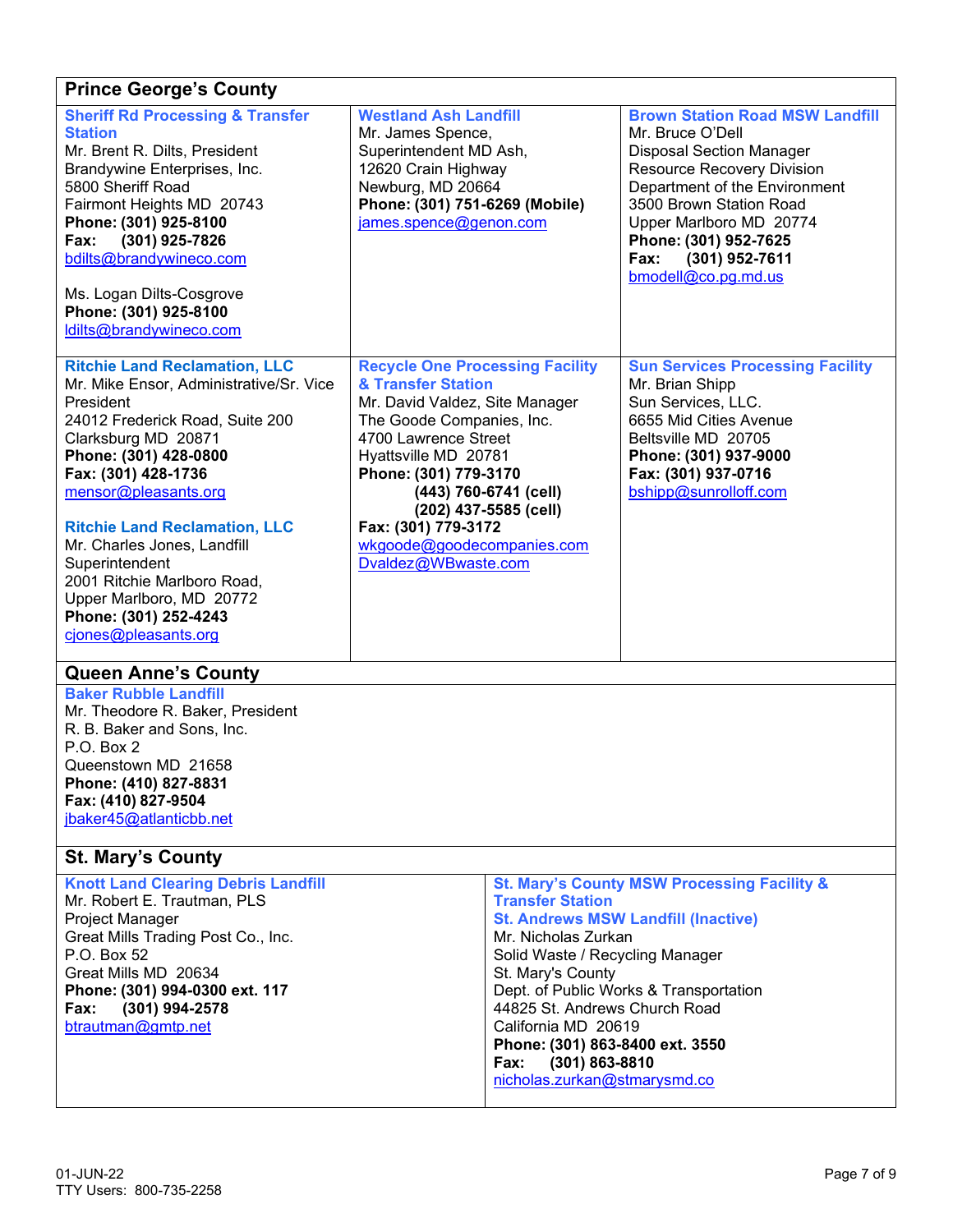| <b>Somerset County</b>                                                                                                                                                                                                                                                                                                                           | <b>Talbot County</b>                                                                                                                                                                                                                                                                     |  |                                                                                                                                                                                                                                                                                                                                         |  |
|--------------------------------------------------------------------------------------------------------------------------------------------------------------------------------------------------------------------------------------------------------------------------------------------------------------------------------------------------|------------------------------------------------------------------------------------------------------------------------------------------------------------------------------------------------------------------------------------------------------------------------------------------|--|-----------------------------------------------------------------------------------------------------------------------------------------------------------------------------------------------------------------------------------------------------------------------------------------------------------------------------------------|--|
| <b>Fairmount Road MSW Landfill</b><br><b>Smith Island Incinerator</b><br>Mr. Charles Cavanaugh, Director<br>Solid Waste Department<br>Office of Solid Waste and Drainage<br>11916 North Somerset Avenue<br>Princess Anne MD 21853<br>Phone: (410) 651-9641<br>(410) 651-1156<br>Fax:<br>ccavanaugh@somersetmd.us                                 | <b>Midshore I Regional Landfill</b><br><b>Midshore Transfer Station</b><br>Ms. Logan Milby, Landfill Manager<br>Maryland Environmental Service<br>7341 Barkers Landing Road<br>Easton, MD 21601<br>Phone: (410) 820-8383<br>(410) 634-9306<br>Fax:<br>lwmilby@menv.com                   |  | <b>Midshore I Regional Landfill</b><br><b>Midshore Transfer Station</b><br>Mr. Gary Lasako, Senior Project<br>Manager<br><b>Maryland Environmental Services</b><br>(MES)<br>Phone: (443) 871-6333 (Mobile)<br>glasako@menv.com                                                                                                          |  |
| <b>Washington County</b><br><b>Forty West MSW Landfill &amp;</b><br><b>Washington Co. Rubble Landfill (Inactive)</b><br>Mr. David Mason, P.E.,<br>Deputy Director<br>Department of Solid Waste and Watershed Programs<br>12630 Earth Care Road<br>Hagerstown MD 21740<br>Phone: (240) 313-2634<br>(240) 313-2601<br>Fax:<br>dmason@washco-md.net | Mr. Daniel Thomas<br>Agape Pet Services, LLC<br>19712 Shepherdstown Pike<br>Boonsboro MD 21713<br>Phone: (301) 432-9431<br>Cell: (301) 331-5802<br>danny@agapepetservices.com                                                                                                            |  | <b>Agape Pet Services Transfer Station</b>                                                                                                                                                                                                                                                                                              |  |
| <b>Wicomico County</b><br><b>Bennett Processing Facility</b><br>Ms. Janet Bennett, Facility Manager<br>Bennett Construction, Inc.<br>515 South Camden Avenue<br>Fruitland MD 21826<br>Phone: (410) 749-3116<br>(410) 749-3411<br>Fax:<br>bennett5911@gmail.com                                                                                   | <b>Peninsula Medical Waste</b><br><b>Processing Facility</b><br>Mr. Edward Downes, Processing<br>Technician<br>Peninsula Regional Medical Center<br>100 East Carroll Street<br>Salisbury MD 21801-5493<br>Phone: (410) 543-7340<br>(410) 543-7339<br>Fax:<br>edward.downes@peninsula.org |  | <b>Newland Park MSW Landfill</b><br>Mr. David Candy, Operations<br>Supervisor<br>Wicomico County Solid Waste<br><b>Division</b><br>P.O. Box 968<br>Salisbury MD 21803-0968<br>Phone: (410) 548-4935<br>(410) 548-4847<br>Fax:<br>dcandy@wicomicocounty.org                                                                              |  |
| <b>Connelly Mill Processing Facility &amp;</b><br><b>Transfer Station</b><br>Mr. Kyle McConnell, Director<br>Environmental, Health & Safety<br>Clark's Environmental Service, LLC<br>29790 Connelly Mill Road<br>Delmar MD 21875<br>Phone: (443) 397-2926<br>kyle@cesvac.com                                                                     | <b>Foskey Lane Transfer Station</b><br>Mr. Kyle McConnell, Director<br>Environmental, Health & Safety<br>Clark's Environmental Service, LLC<br>29631 Foskey Lane<br>Delmar MD 21875<br>Phone: (443) 397-2926<br>kyle@cesvac.com                                                          |  | <b>Curtis Bay Medical Waste Services</b><br><b>Transfer Station</b><br>Mr. Rick Howell<br>Eastern Shore SQG Supervisor<br>2434 Goddard Parkway<br>Salisbury MD 21801<br>Phone: (443) 235-6464<br>Fax:<br>(410) 354-3591<br>rhowell@curtisbaymws.com<br>Mr. Harry Hobbs<br>Regional Manager<br>(443) 422-8012<br>hhobbs@curtisbaymws.com |  |